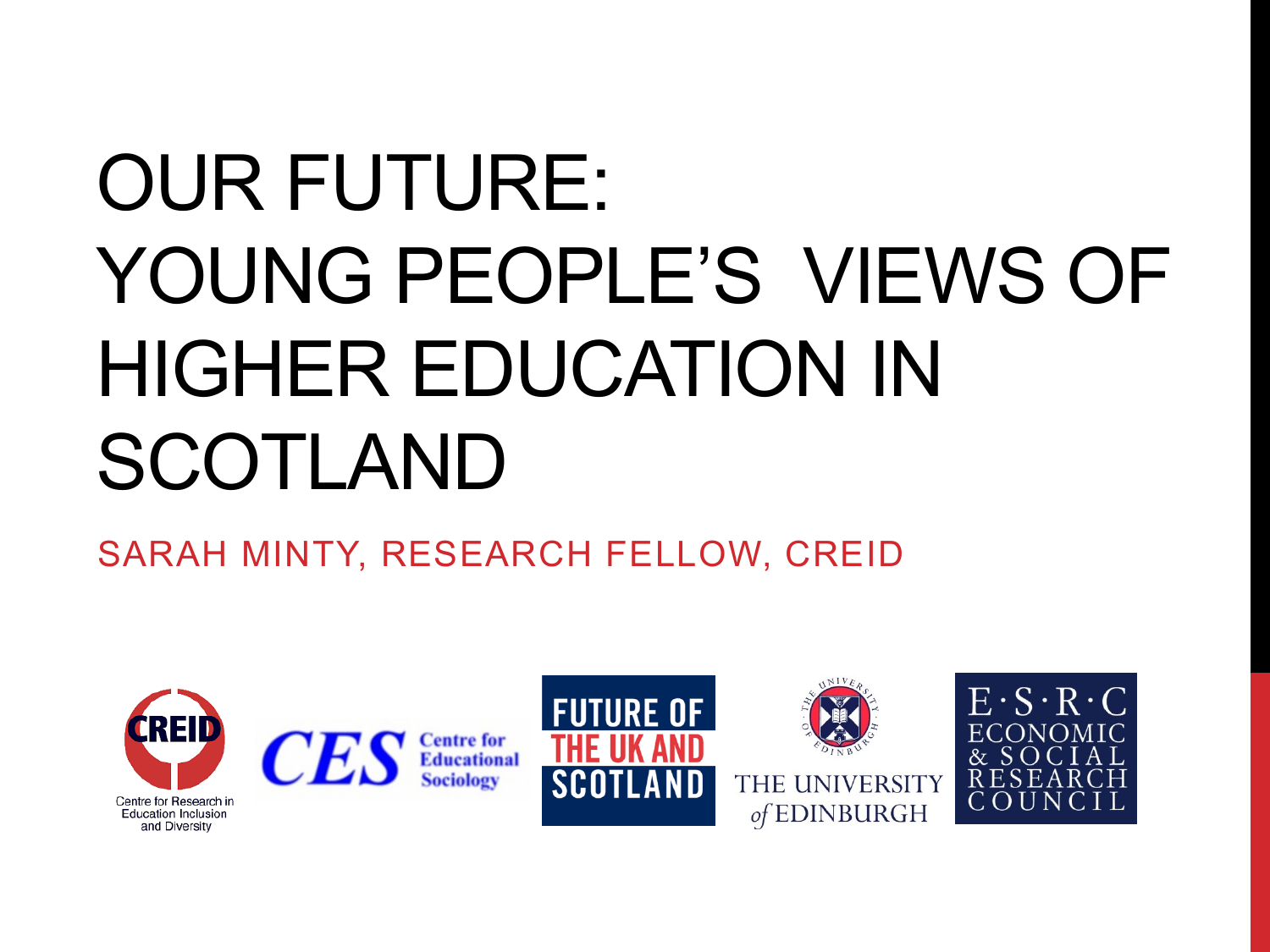## **PROJECT OVERVIEW**

- ESRC Fellowship Project as part of the ESRC's research programme on 'The Future of the UK and Scotland'
	- 'Higher Education in Scotland, the Devolution Settlement and the Referendum on Independence'
- 3 strands to project
	- 1. Engagement work with young people
		- Film, teaching materials and in-depth interviews
	- 2. 'Key informant' interviews
		- Politicians, civil servants, university and college senior managers, trade unions & other relevant organisations
	- 3. Analysis of HESA data on cross border flow of students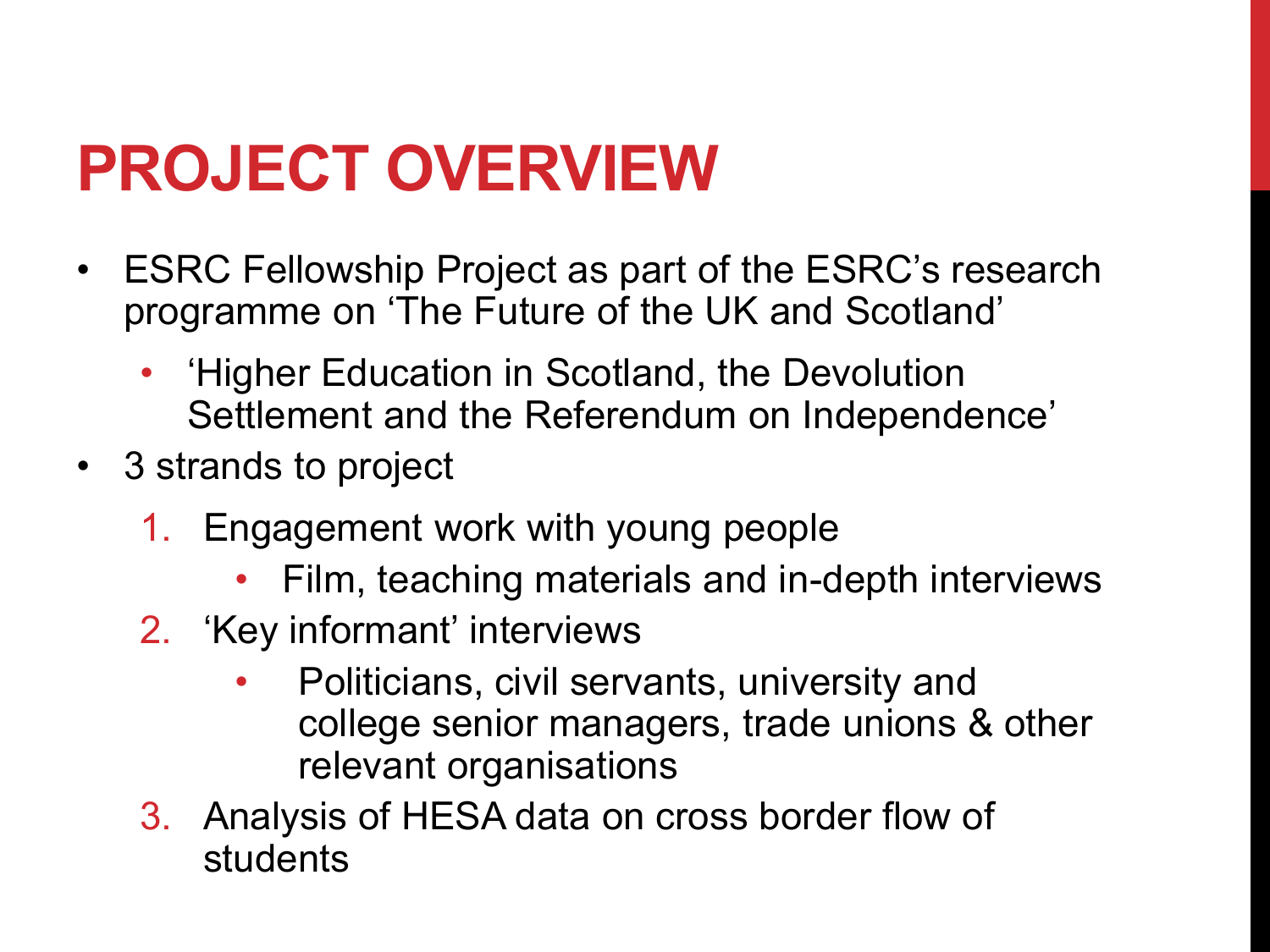#### **OUR FUTURE: YOUNG PEOPLE'S VIEWS ON HIGHER EDUCATION IN SCOTLAND**

- Topics covered:
	- 1. Participation in, and benefits of, HE
	- 2. Funding of HE
	- 3. Cross-border student flow
	- 4. Widening access to HE
	- 5. The referendum on independence
- 9 schools (1 independent) and 1 FE college took part
- Whole class discussions held with 143 young people aged 14 to 17
- 89 of the 143 young people were interviewed on camera
- Inclusion of 'experts'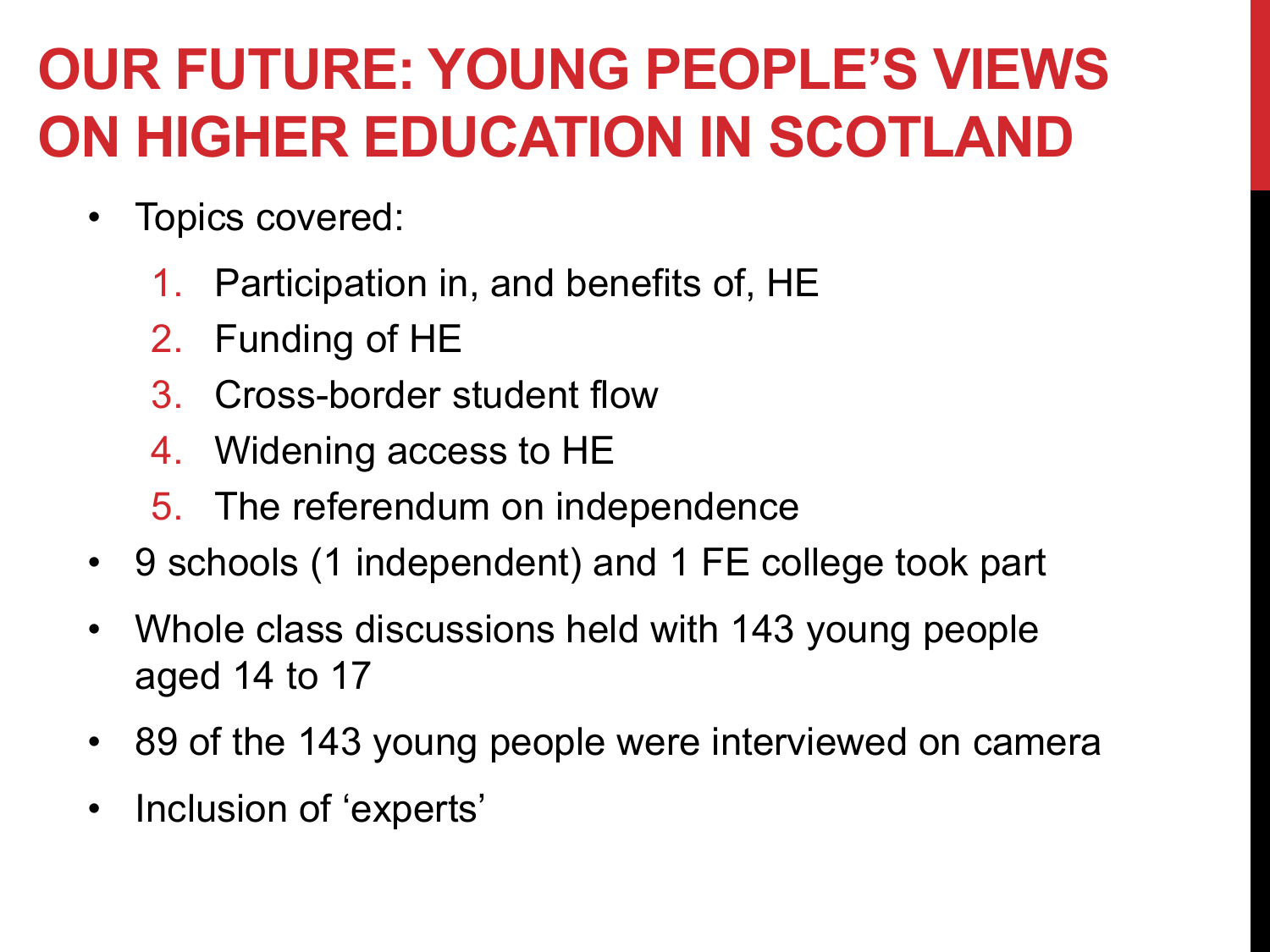### **EMERGING FINDINGS:**

- 80% of participants planned to go to university or college
- Benefits of going to university outweighed financial cost and other concerns
- Different ideas of fairness in relation to funding
- Evidence that outreach programmes have played a big role in forming young people's decisions about going to university
- Considerable number were still undecided how they would vote
- Desire for more information tailored to young people about the referendum and dislike of political point scoring:
	- '*Just tell us the consequences of voting either way'*